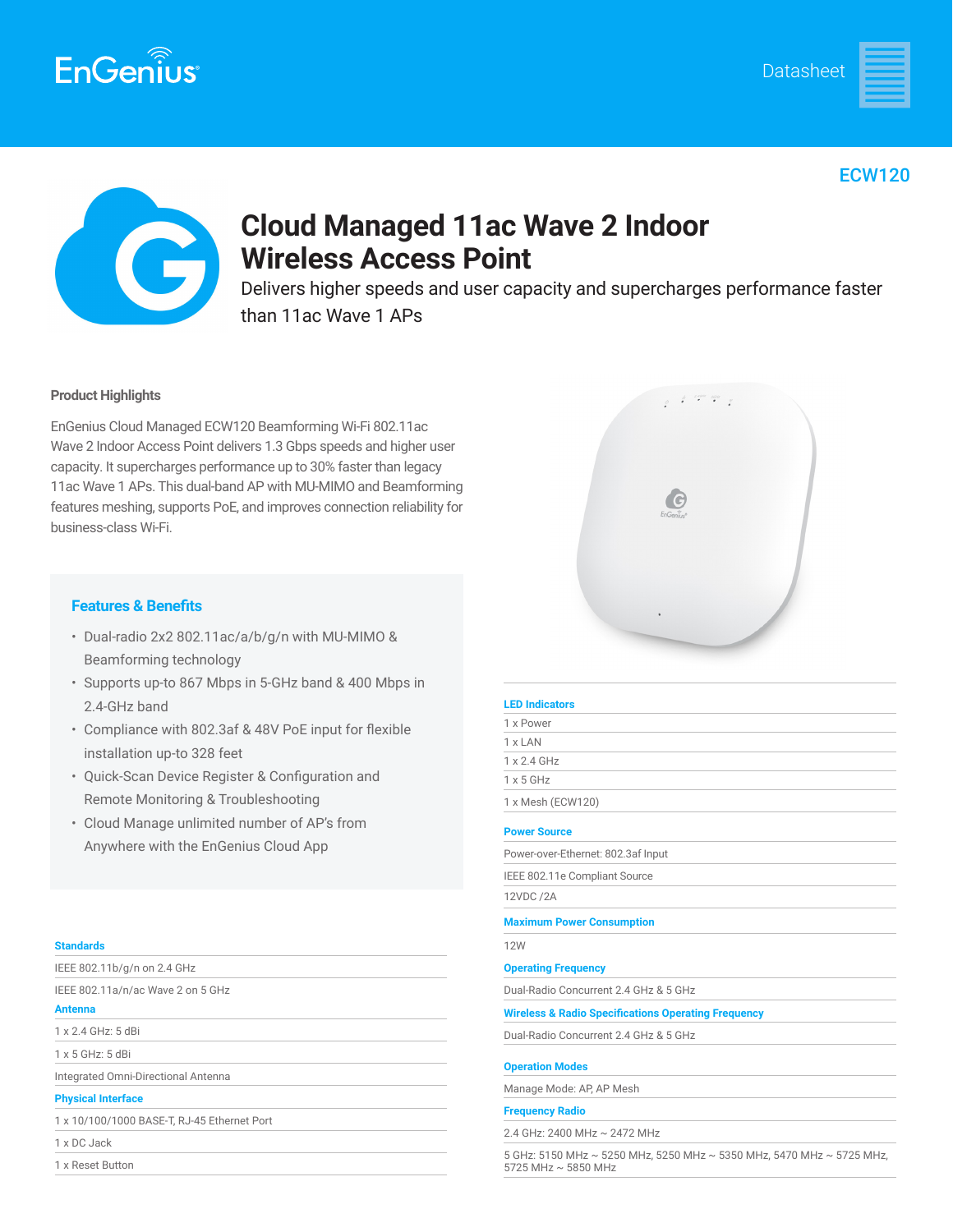#### **Transmit Power**

| Up to 23 dBm on 2.4 GHz |  |
|-------------------------|--|
| Up to 23 dBm on 5 GHz   |  |

#### **Tx Beamforming (TxBF)**

| <b>Radio Chains/Spatial Stream</b> |  |
|------------------------------------|--|
| $2 \times 2:2$                     |  |

# **SU-MIMO**

Two (2) spatial streams Single User SU-MIMO for up to 400 Mbps wireless data rate with VHT40 bandwidth to a 2x2 wireless client device under the 2.4GHz radio. Two (2) spatial stream Single User SU-MIMO for up to 867 Mbps wireless data rate with VHT80 to a 2x2 wireless device under the 5GHz radio.

#### **MU-MIMO**

Two (2) Spatial Streams MU-MIMO up to 867 Mbps wireless data rate for transmitting to two (2) streams MU-MIMO capable wireless devices under 5GHz simultaneously.

#### **Supported Data Rates (Mbps):**

2.4 GHz: Max 400

5 GHz: Max 867

802.11b: 1, 2, 5.5, 11

802.11a/g: 6, 9, 12, 18, 36, 48, 54

802.11n: 6.5 to 300 Mbps (MCS0 to MCS15) (Additional 25% bandwidth when enabling 256-QAM uner HT40)

802.11ac: 6.5 to 867 Mbps (MCS0 to MCS9, NSS = 1 to 2)

#### **Supported Radio Technologies**

802.11b: Direct-Sequence Spread Spectrum (DSSS)

802.11a/g/n/ac: Orthogonal Frequency-Division Multiplexing (OFDM)

802.11n/ac: 2×2 MIMO with 2 Streams

#### **Channelization**

802.11ac Supports Very High Throughput (VHT)—VHT 20/40/80 MHz

802.11n Supports High Throughput (HT)—HT 20/40 MHz

802.11n/ac Packet Aggregation: AMPDU, ASPDU

802.11n Supports Very High Throughput (VHT) Under the 2.4 GHz Radio—VHT 40 MHz (256-QAM)

## **Supported Modulation**

802.11b: BPSK, QPSK, CCK

802.11a/g/n: BPSK, QPSK, 16-QAM, 64-QAM

802.11ac: BPSK, QPSK, 16-QAM, 64-QAM, 256-QAM

## **Multiple BSSID**

8 SSIDs on both 2.4GHz and 5GHz radios.

## **VLAN Tagging**

| Supports 802.1g SSID-to-VLAN Tagging |  |
|--------------------------------------|--|
| Cross-Band VLAN Pass-Through         |  |
| Management VLAN                      |  |

#### **Spanning Tree**

Supports 802.1d Spanning Tree Protocol

## **QoS (Quality of Service)**

| Compliant With IEEE 802.11e Standard          |
|-----------------------------------------------|
| <b>WMM</b>                                    |
| <b>SNMP</b>                                   |
| v1, v2c, v3                                   |
| <b>MIB</b>                                    |
| I/II, Private MIB                             |
| <b>Wireless Security</b>                      |
| OWE                                           |
| <b>WPA2 Personal</b>                          |
| WPA3 Personal (SAE) - WPA3 Only               |
| WPA3/WPA2 Personal Mixed                      |
| <b>WPA2 Enterprise</b>                        |
| <b>WPA3 Enterprise Suite B</b>                |
| Hide SSID in Beacons                          |
| MAC Address Filtering, Up to 32 MACs per SSID |
| Wireless STA (Client) Connected List          |
| <b>SSH Tunnel</b>                             |
| Client Isolation                              |

#### **Environment & Physical Temperature Range**

Operating: 32ºF~104ºF (0 ºC~40 ºC)

Storage: -40 ºF~176 ºF (-40 ºC~80 ºC)

### **Humidity (non-condensing)**

Operating: 90% or less Storage: 90% or less

**Dimensions & Weight**

Weight: 0.80 lbs. (362 g)

Diameter: 6.36" (161.5 mm)

Height: 1.64" (41.5 mm)

#### **Package Contents**

| <b>Warranty</b>                              |
|----------------------------------------------|
| 1 - Ouick Installation Guide                 |
| 1 - Mounting Bracket                         |
| 1 – Ceiling and Wall Mount Screw Kit         |
| 1 - T-Rail Mounting Kit                      |
| 1 - ECW120 Cloud Managed Indoor Access Point |

# 2 Year

CE FCC IC

# **Certifications**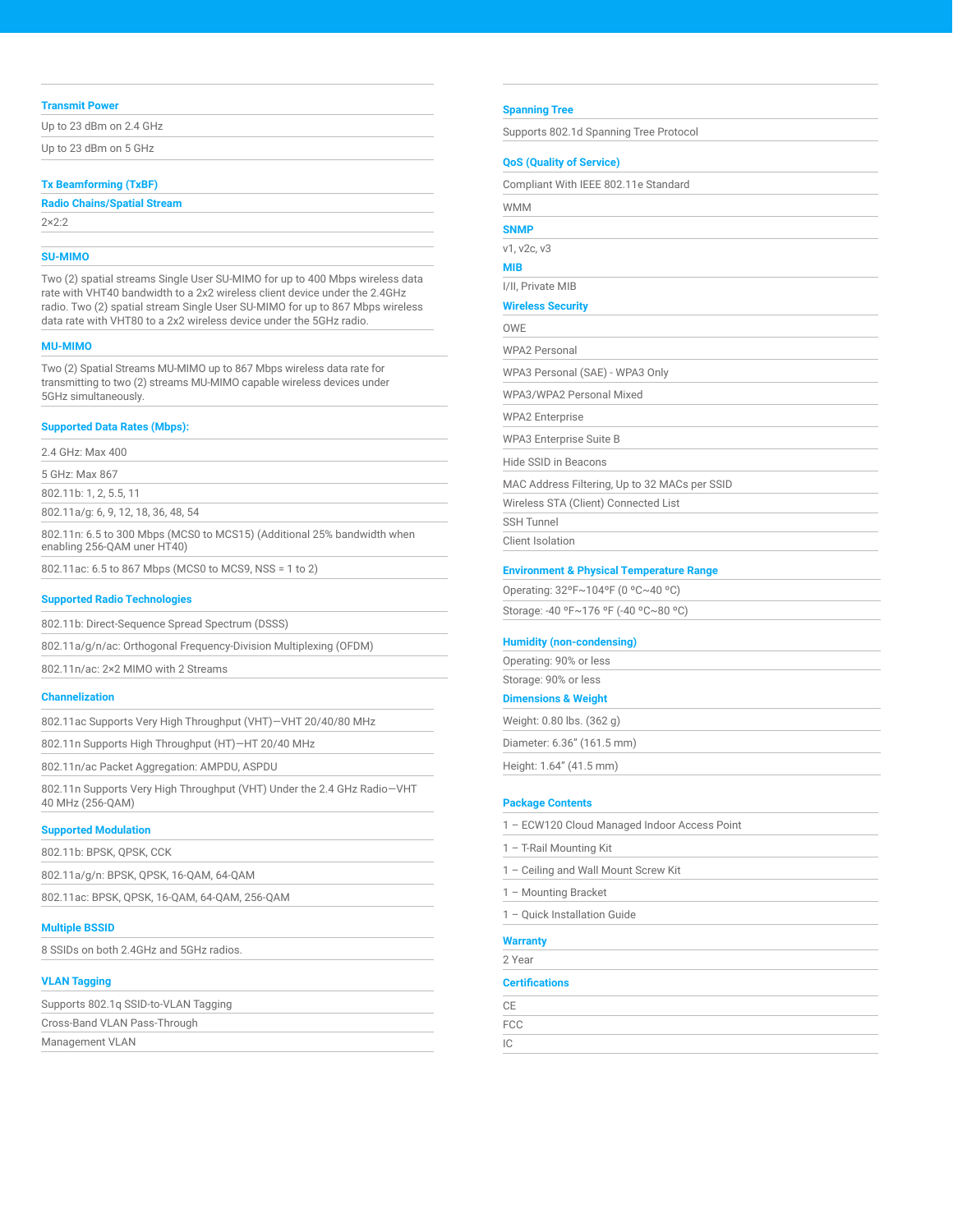